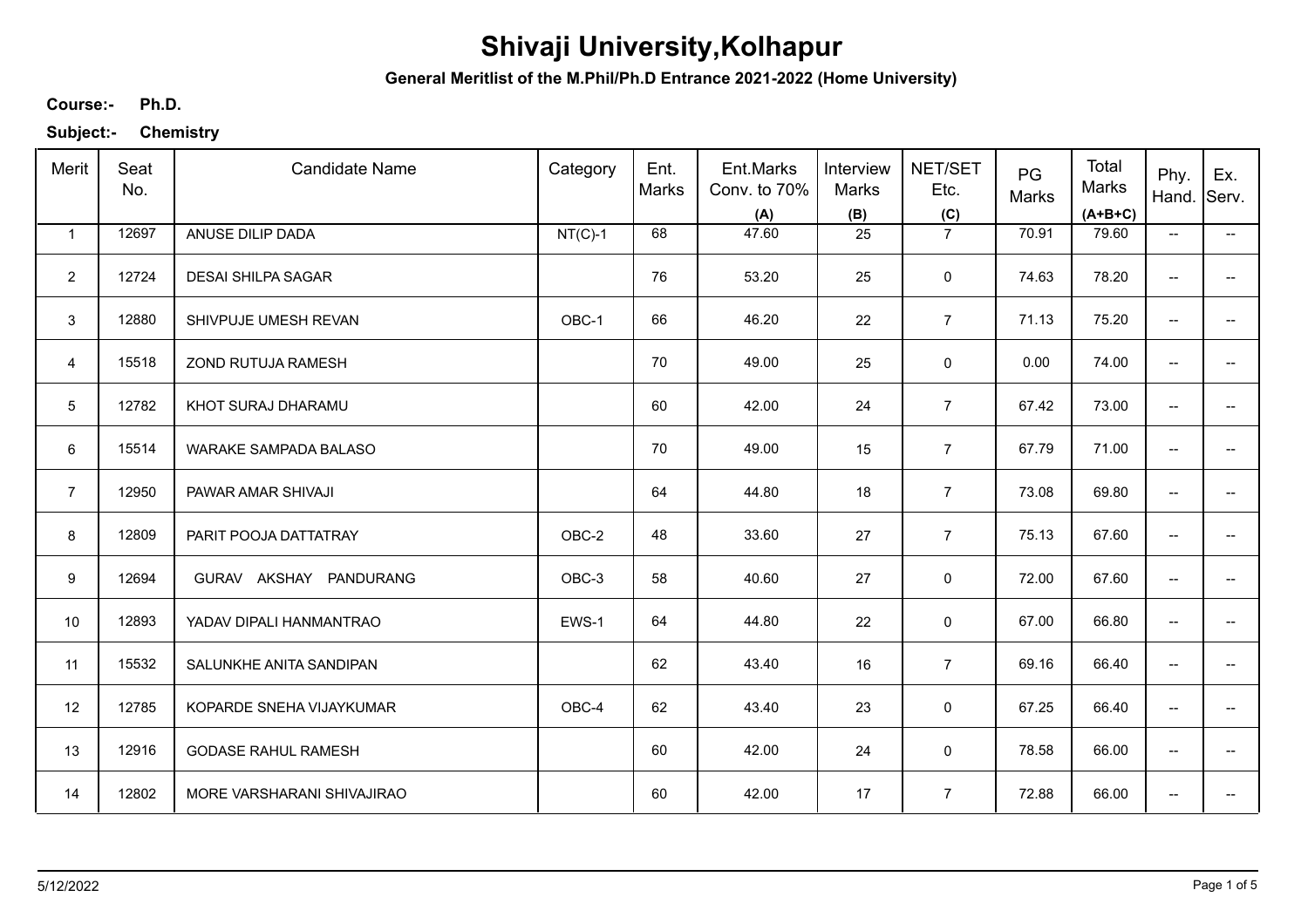**General Meritlist of the M.Phil/Ph.D Entrance 2021-2022 (Home University)**

**Ph.D. Course:-**

| Merit | Seat<br>No. | <b>Candidate Name</b>          | Category | Ent.<br>Marks | Ent.Marks<br>Conv. to 70%<br>(A) | Interview<br><b>Marks</b><br>(B) | NET/SET<br>Etc.<br>(C) | PG<br>Marks | Total<br>Marks<br>$(A+B+C)$ | Phy.<br>Hand.                       | Ex.<br>Serv.             |
|-------|-------------|--------------------------------|----------|---------------|----------------------------------|----------------------------------|------------------------|-------------|-----------------------------|-------------------------------------|--------------------------|
| 15    | 15505       | PATIL SWATI KEDARPRATAP        |          | 58            | 40.60                            | 25                               | $\mathbf 0$            | 60.46       | 65.60                       | $\overline{\phantom{a}}$            | $\overline{\phantom{a}}$ |
| 16    | 12744       | <b>GHATAGE SWATI DINAKAR</b>   | EWS-2    | 64            | 44.80                            | 13                               | $\overline{7}$         | 73.54       | 64.80                       | --                                  |                          |
| 17    | 15478       | <b>GAVHANE VAIBHAV JOTIRAM</b> | OBC-5    | 56            | 39.20                            | 25                               | $\mathsf 0$            | 72.25       | 64.20                       | --                                  | --                       |
| 18    | 12719       | CHOUGALE PRATHAMESH SUKHADEV   |          | 60            | 42.00                            | 22                               | 0                      | 61.75       | 64.00                       | $\overline{\phantom{a}}$            |                          |
| 19    | 12708       | <b>BOTE PRACHI PRAMOD</b>      |          | 54            | 37.80                            | 26                               | 0                      | 69.88       | 63.80                       | $\overline{\phantom{a}}$            | $\qquad \qquad -$        |
| 20    | 12926       | KULKARNI OMKAR RAJKUMAR        | EWS-3    | 58            | 40.60                            | 23                               | $\mathbf 0$            | 0.00        | 63.60                       | $\overline{\phantom{a}}$            | --                       |
| 21    | 12765       | KADAM UTTAM DATTATRAYA         |          | 52            | 36.40                            | 20                               | $\overline{7}$         | 60.45       | 63.40                       | $\overline{\phantom{a}}$            | --                       |
| 22    | 12980       | BHUJABAL GANPATI RAMCHANDRA    |          | 58            | 40.60                            | 14                               | $\overline{7}$         | 72.46       | 61.60                       | $\overline{\phantom{a}}$            |                          |
| 23    | 12868       | SDAVAR SONALI PARSHRAM         | EWS-4    | 52            | 36.40                            | 25                               | $\mathbf 0$            | 74.40       | 61.40                       | $\overline{\phantom{a}}$            | --                       |
| 24    | 12838       | PATIL SURAJ SANJAY             |          | 60            | 42.00                            | 19                               | 0                      | 75.92       | 61.00                       | --                                  | --                       |
| 25    | 12917       | HASABE PANKAJ SOPAN            |          | 54            | 37.80                            | 23                               | $\mathbf 0$            | 71.00       | 60.80                       | $\overline{\phantom{a}}$            | --                       |
| 26    | 12790       | KURADE SUDHIR SARJERAO         |          | 56            | 39.20                            | 14                               | $\overline{7}$         | 65.70       | 60.20                       | $\overline{\phantom{a}}$            | $\overline{\phantom{a}}$ |
| 27    | 15501       | PATIL MITALI UNMESH            | OBC-6    | 50            | 35.00                            | 25                               | 0                      | 0.00        | 60.00                       | $\overline{\phantom{a}}$            | $\overline{\phantom{a}}$ |
| 28    | 12947       | PATIL VAISHALI VILASRAO        |          | 54            | 37.80                            | 15                               | $\overline{7}$         | 66.38       | 59.80                       | $\hspace{0.05cm}$ $\hspace{0.05cm}$ | --                       |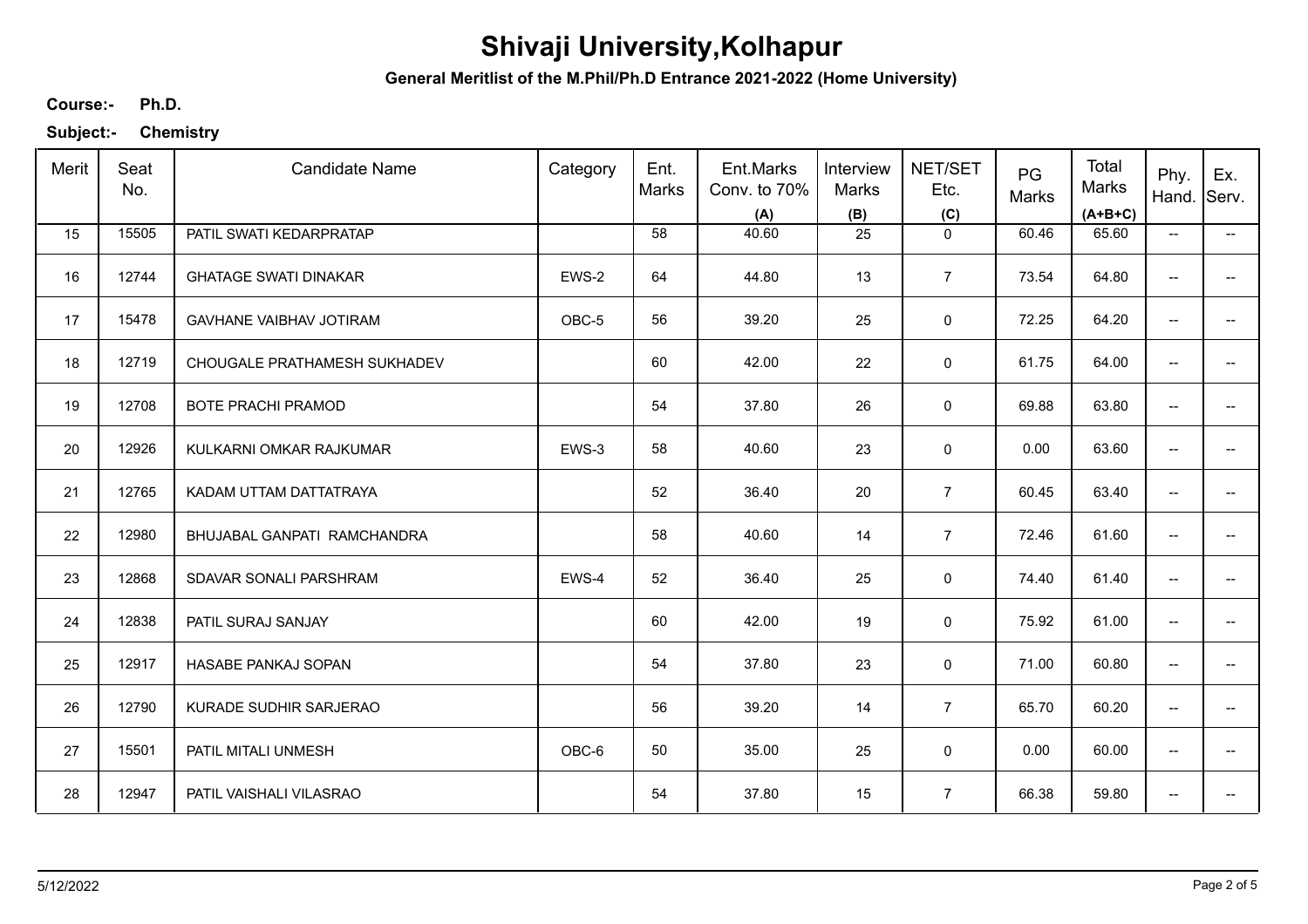**General Meritlist of the M.Phil/Ph.D Entrance 2021-2022 (Home University)**

**Ph.D. Course:-**

| Merit | Seat<br>No. | <b>Candidate Name</b>         | Category    | Ent.<br>Marks | Ent.Marks<br>Conv. to 70%<br>(A) | Interview<br><b>Marks</b><br>(B) | NET/SET<br>Etc.<br>(C) | PG<br>Marks | Total<br>Marks<br>$(A+B+C)$ | Phy.<br>Hand.                       | Ex.<br>Serv.             |
|-------|-------------|-------------------------------|-------------|---------------|----------------------------------|----------------------------------|------------------------|-------------|-----------------------------|-------------------------------------|--------------------------|
| 29    | 12915       | <b>GODASE ARATI SANJAY</b>    |             | 62            | 43.40                            | 15                               | $\mathbf 0$            |             | 58.40                       | $\overline{\phantom{a}}$            | $\overline{\phantom{a}}$ |
| 30    | 12702       | <b>BHOGAN SUHAS NARAYAN</b>   | EWS-5       | 50            | 35.00                            | 16                               | $\overline{7}$         | 68.67       | 58.00                       | $\overline{\phantom{a}}$            | -−                       |
| 31    | 12983       | DHAGE NIKETAN DARYAPPA        | OBC-7       | 54            | 37.80                            | 20                               | $\pmb{0}$              |             | 57.80                       | $\overline{\phantom{a}}$            | $-$                      |
| 32    | 12711       | CHAVAN DHANASHRI MADHUKAR     |             | 58            | 40.60                            | 17                               | 0                      | 72.04       | 57.60                       | $\overline{\phantom{a}}$            | $\overline{\phantom{a}}$ |
| 33    | 12889       | THAKAR MINAKSHI ANIKET        | <b>ST-1</b> | 48            | 33.60                            | 23                               | 0                      | 63.92       | 56.60                       | $\overline{\phantom{a}}$            | --                       |
| 34    | 12913       | DHUMAL SANCHITA MAHESH        | EWS-6       | 56            | 39.20                            | 17                               | $\mathbf 0$            | 65.96       | 56.20                       | $\overline{\phantom{a}}$            | $\overline{\phantom{a}}$ |
| 35    | 12967       | <b>WAGHMARE SWATI MANOHAR</b> | $SC-1$      | 62            | 43.40                            | 12                               | 0                      | 65.41       | 55.40                       | $\overline{\phantom{a}}$            | -−                       |
| 36    | 15504       | PATIL SUSMITA PRAMOD          |             | 56            | 39.20                            | 16                               | 0                      | 76.50       | 55.20                       | $\overline{\phantom{a}}$            |                          |
| 37    | 12742       | <b>GEJAGE RASIKA RAMESH</b>   | $SC-2$      | 60            | 42.00                            | 13                               | $\mathsf 0$            |             | 55.00                       | $\overline{\phantom{a}}$            |                          |
| 38    | 15491       | <b>LAD SUMIT SANJAY</b>       |             | 58            | 40.60                            | 14                               | $\mathsf 0$            | 67.42       | 54.60                       | $\overline{\phantom{a}}$            | $\overline{\phantom{a}}$ |
| 39    | 12884       | SURYAWANSHI DINESH RAJARAM    | $SC-3$      | 48            | 33.60                            | 21                               | 0                      | 65.00       | 54.60                       | $\overline{\phantom{a}}$            | $\overline{\phantom{a}}$ |
| 40    | 12721       | DANDGE PRAFULL BABULAL        | $SC-4$      | 46            | 32.20                            | 22                               | 0                      | 68.33       | 54.20                       | $\overline{\phantom{a}}$            | $\overline{\phantom{a}}$ |
| 41    | 12904       | BHAMBURE PRAVIN BHASKARRAO    | OBC-8       | 46            | 32.20                            | 22                               | $\mathbf 0$            | 58.25       | 54.20                       | $\overline{\phantom{a}}$            | $\overline{\phantom{a}}$ |
| 42    | 12920       | JADHAV SURAJ DAGADU           | $VJ(A)-1$   | 48            | 33.60                            | 20                               | 0                      | 66.92       | 53.60                       | $\hspace{0.05cm}$ $\hspace{0.05cm}$ | --                       |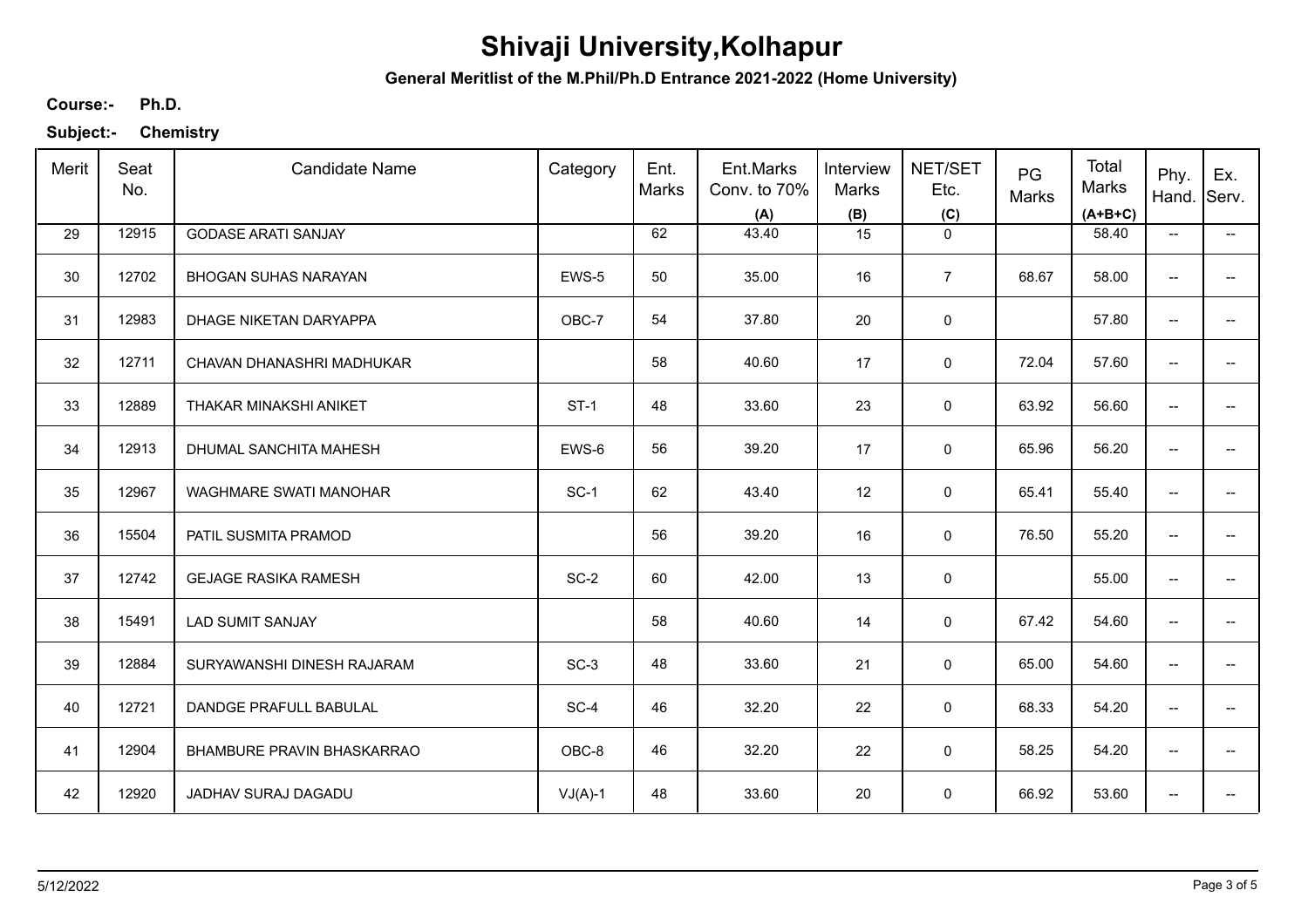**General Meritlist of the M.Phil/Ph.D Entrance 2021-2022 (Home University)**

**Ph.D. Course:-**

| Merit | Seat<br>No. | <b>Candidate Name</b>            | Category      | Ent.<br>Marks | Ent.Marks<br>Conv. to 70%<br>(A) | Interview<br>Marks<br>(B) | NET/SET<br>Etc.<br>(C) | PG<br>Marks | Total<br>Marks<br>$(A+B+C)$ | Phy.<br>Hand.            | Ex.<br>Serv.                  |
|-------|-------------|----------------------------------|---------------|---------------|----------------------------------|---------------------------|------------------------|-------------|-----------------------------|--------------------------|-------------------------------|
| 43    | 15481       | <b>GURAV GEETANJALI MAHESH</b>   | OBC-9         | 58            | 40.60                            | 13                        | $\mathbf 0$            | 63.21       | 53.60                       | $\overline{\phantom{a}}$ | $\overline{\phantom{a}}$      |
| 44    | 12734       | DHUMAL RESHMA TANAJI             |               | 54            | 37.80                            | 15                        | 0                      | 74.58       | 52.80                       | $\overline{\phantom{a}}$ | -−                            |
| 45    | 12907       | <b>BHOSALE PRIYANKA ABHIJEET</b> |               | 54            | 37.80                            | 15                        | $\mathbf 0$            | 68.95       | 52.80                       | $\overline{\phantom{a}}$ | $-$                           |
| 46    | 15498       | PANDE AJINKYA KRUSHNA            | EWS-7         | 54            | 37.80                            | 15                        | 0                      | 60.88       | 52.80                       | $\overline{\phantom{a}}$ | $\overline{\phantom{a}}$      |
| 47    | 12812       | PATIL ASHWINI ANANDRAO           | EWS-8         | 50            | 35.00                            | 17                        | 0                      | 73.50       | 52.00                       | $\overline{\phantom{a}}$ | -−                            |
| 48    | 12866       | SAWANT SHAMAL SHANKAR            |               | 54            | 37.80                            | 14                        | $\mathbf 0$            | 72.91       | 51.80                       | $\overline{\phantom{a}}$ | $\overline{\phantom{a}}$      |
| 49    | 15507       | RATHOD SUJATA LAXMAN             | $VJ(A)-2$     | 54            | 37.80                            | 14                        | 0                      | 57.83       | 51.80                       | $\overline{\phantom{a}}$ | -−                            |
| 50    | 12775       | KAMBLE SHITAL MOHAN              | $SC-5$        | 54            | 37.80                            | 13                        | 0                      | 63.25       | 50.80                       | $\overline{\phantom{a}}$ | $\overline{\phantom{a}}$      |
| 51    | 15543       | SAYYAD ASAMA RIYAJ               | OBC-10        | 50            | 35.00                            | 15                        | $\mathbf 0$            | 75.33       | 50.00                       | $\overline{\phantom{a}}$ |                               |
| 52    | 15533       | SALUNKHE SNEHA RAMCHANDRA        | EWS-9         | 50            | 35.00                            | 14                        | 0                      | 73.13       | 49.00                       | $\overline{\phantom{a}}$ | -−                            |
| 53    | 12873       | SHIKHARE KARISHMA VILAS          | <b>EWS-10</b> | 50            | 35.00                            | 14                        | $\mathbf 0$            | 65.38       | 49.00                       | $\overline{\phantom{a}}$ | $\overline{\phantom{a}}$      |
| 54    | 13006       | KUMBHAR POONAM RAMCHANDRA        | OBC-11        | 50            | 35.00                            | 14                        | 0                      | 64.17       | 49.00                       | $\overline{\phantom{a}}$ | $\overline{\phantom{a}}$      |
| 55    | 12772       | KAMBLE PRADNYA BABAN             | $SC-6$        | 50            | 35.00                            | 14                        | $\mathbf 0$            | 63.00       | 49.00                       | $\overline{\phantom{a}}$ | $\overline{\phantom{a}}$      |
| 56    | 12817       | PATIL JYOTI BAJIRAO              |               | 54            | 37.80                            | 11                        | $\mathbf 0$            | 72.50       | 48.80                       | $\overline{\phantom{a}}$ | $\hspace{0.05cm} \textbf{--}$ |